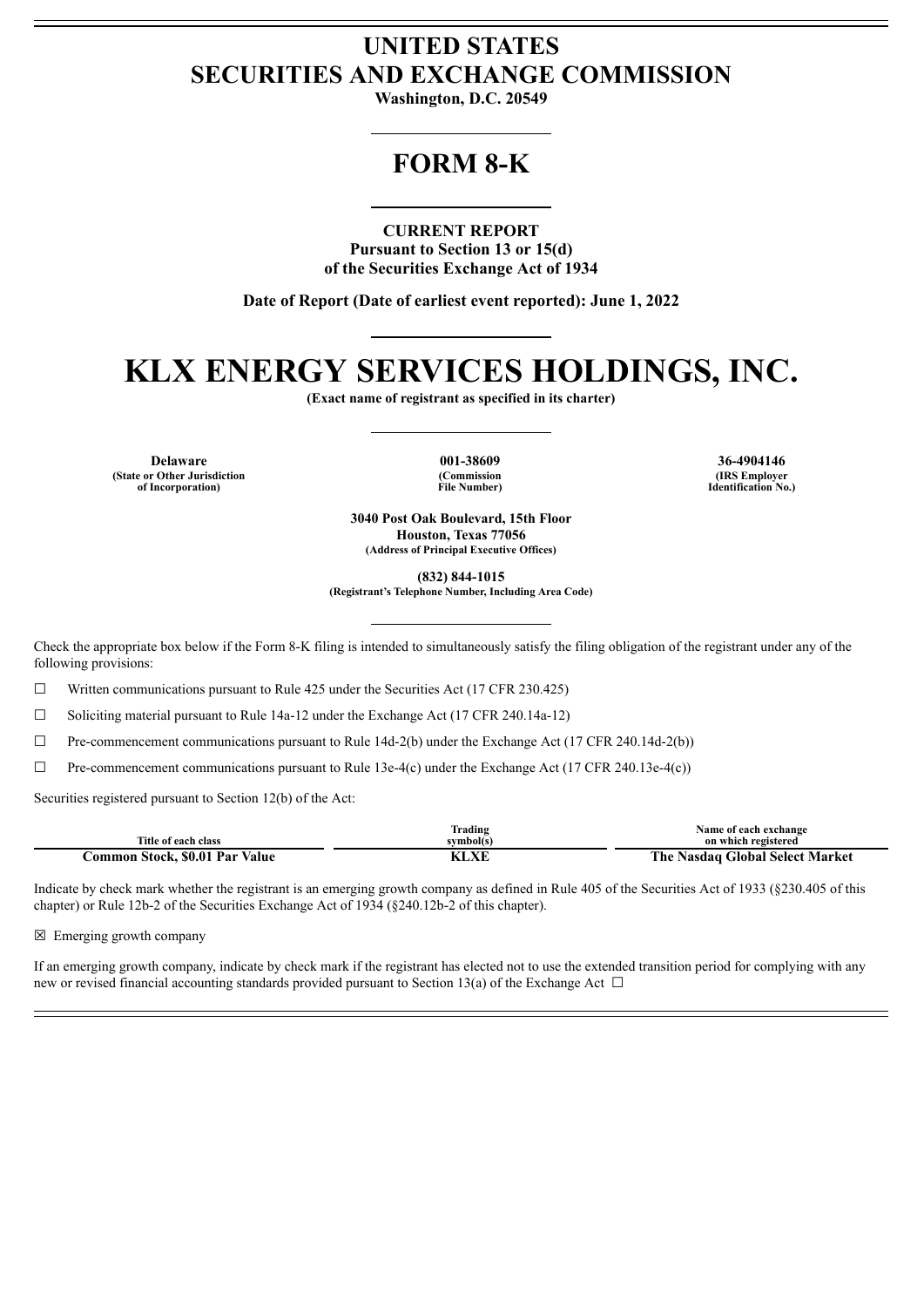#### **Item 5.07. Submission of Matters to a Vote of Security Holders.**

KLX Energy Services Holdings, Inc. (the "Company") held its 2022 Annual Meeting of Stockholders (the "Annual Meeting") on June 1, 2022. At the Annual Meeting, stockholders were requested to: (i) elect two Class I Directors, each for a term that expires at the 2025 Annual Meeting of the Stockholders and until their successor is duly elected or qualified; and (ii) ratify the selection of Deloitte  $\&$  Touche LLP to serve as the Company's independent auditor for the fiscal year ending in December 31, 2022.

The following are final voting results for the proposals considered and voted upon at the Annual Meeting, each of which is more fully described in the Company's definitive proxy statement for the Annual Meeting filed with the U.S. Securities and Exchange Commission on April 18, 2022:

Item No. 1 – Election of Class I Directors. The election of each director was approved as follows:

| <b>NOMINEE</b>  | <b>FOR</b> | WITHHOLD | <b>BROKER NON-VOTES</b> |
|-----------------|------------|----------|-------------------------|
| Gunnar Eliassen | 3,472,726  | 506.659  | 3,125,361               |
| John T. Whates  | 3.740.022  | 239.363  | 3,125,361               |

Item No. 2 – Selection of Independent Registered Public Accounting Firm. The selection of Deloitte & Touche LLP was approved as follows:

| FOR                               | <b>A INICT</b><br>AINƏ I | <b>ABSTAIN</b><br>. AIN |
|-----------------------------------|--------------------------|-------------------------|
| $-$<br>$\prime$<br>$\mathbf{v}$ . | 125,263                  | 8,906                   |

2

No other matters were submitted for stockholder action at the Annual Meeting.